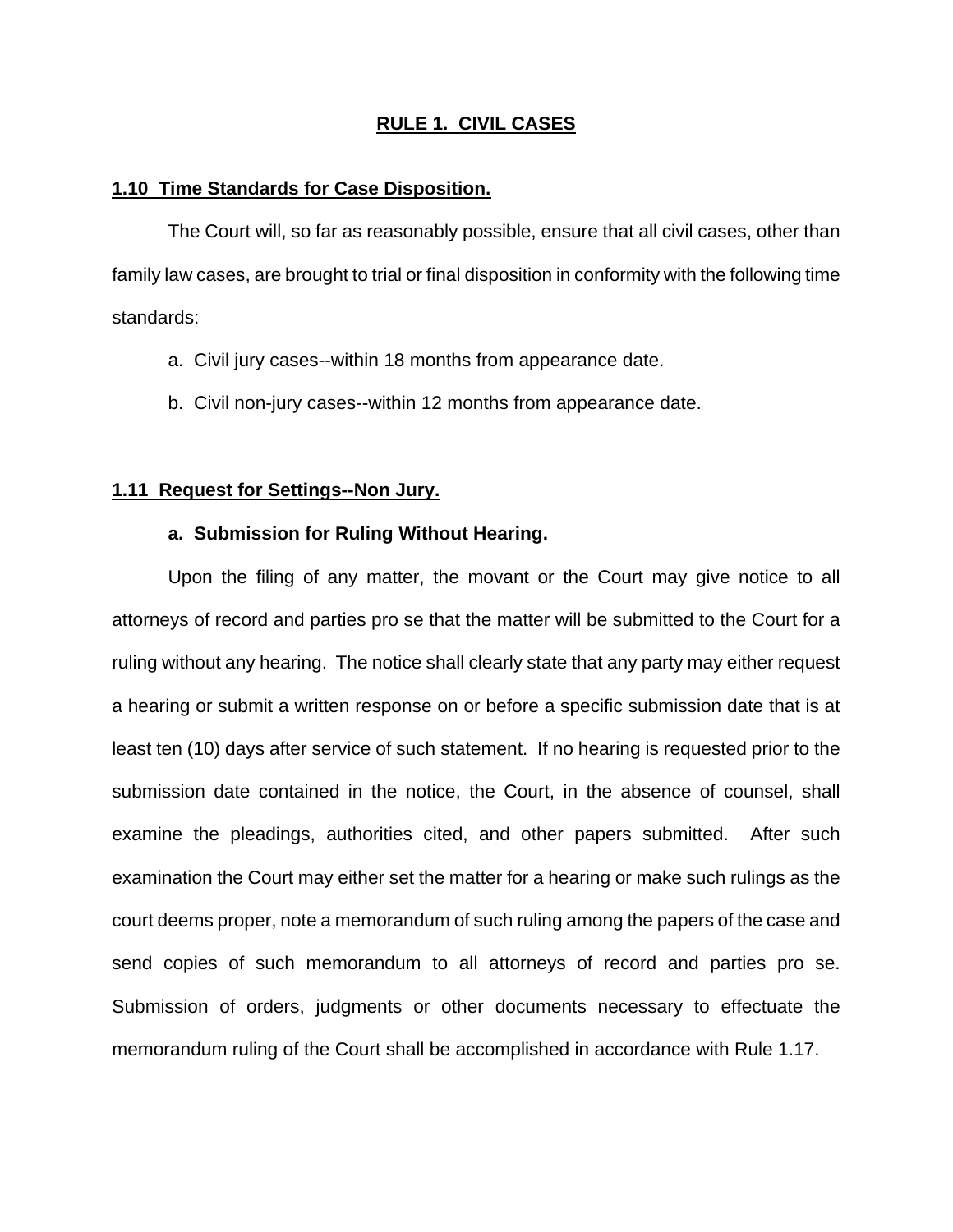### **b. Contested Hearings.**

(1) Any party or attorney of record may obtain a setting of any contested proceeding by, (a) requesting an agreed setting from the Court Coordinator, or, (b) filing a Setting Request (furnished by the Clerk, Court Coordinator, or in a form substantially similar to the form in Appendix). Each Setting Request shall be filed with the Clerk of the Court and shall specify:

(a) the cause number and style of the case;

(b) the nature of the hearing, trial or ruling sought;

(c) the name, address and telephone number of each attorney of record or party pro se;

(d) the amount of time estimated by the requesting party to be required for such hearing for both sides. Each attorney or party is cautioned to give careful attention to the amount of time requested, as other cases may be set at the conclusion of the estimated time period.

(2) The attorney or party filing the setting request shall mail or deliver to all attorneys of record and all parties pro se in the case a copy of the setting request. The original setting request shall be retained with the original papers in the Court's file.

(3) The Court Coordinator shall mail a Notice of Setting to each attorney of record and party pro se at the address shown on the Setting Request. The Notice of Setting shall state the date, hour, nature of the trial or hearing set, and the allotted time. Failure of the requesting attorney or party pro se to accurately state the names and addresses of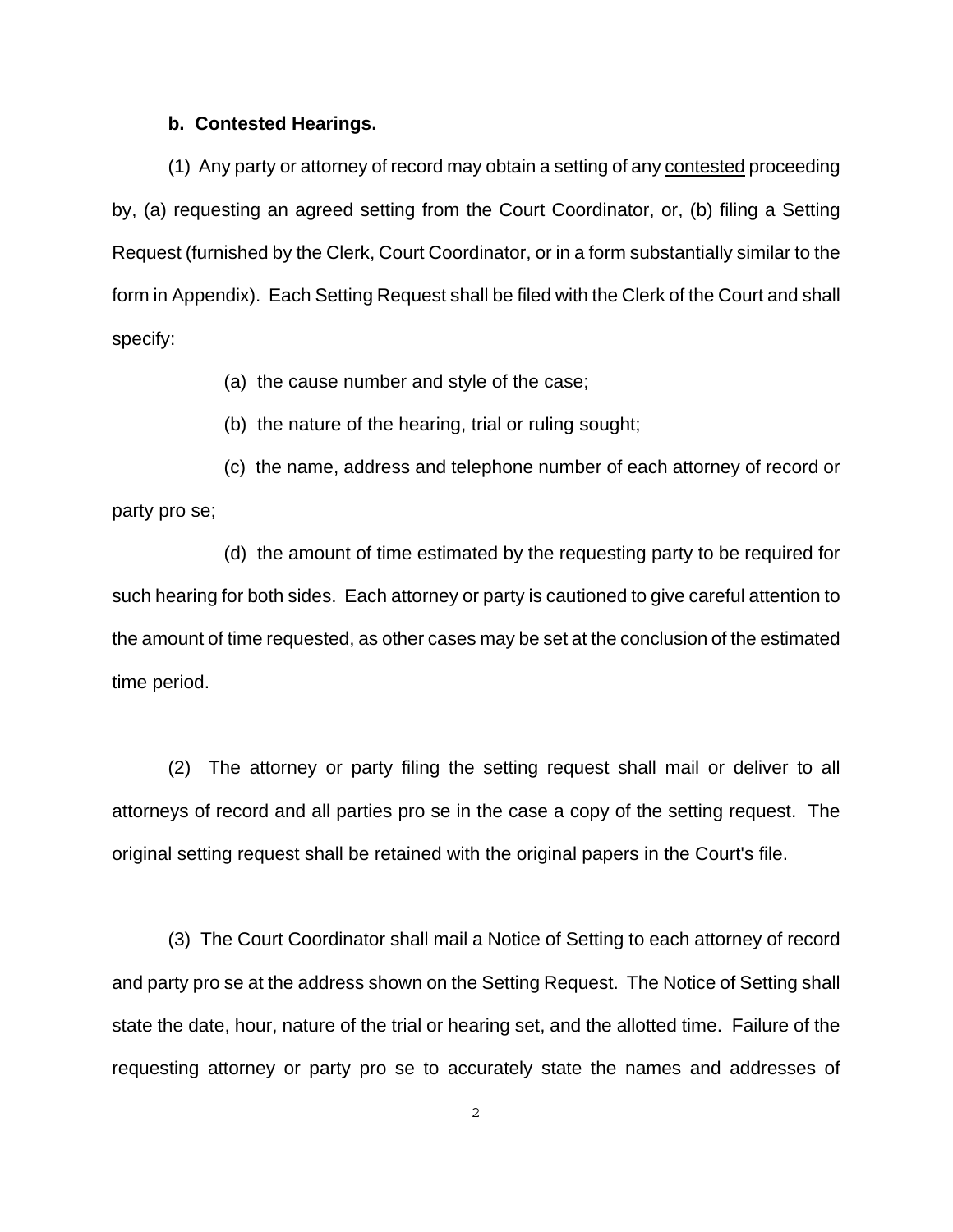opposing counsel or party pro se shall be grounds for a continuance on the motion of an attorney of record or party pro se who did not receive the Notice of Setting within a reasonable time prior to the hearing date.

(4) The setting specified in the Notice of Setting shall remain tentative for a period of ten (10) calendar days after the same is mailed by the Court Coordinator. During such period, any attorney may notify the Court Coordinator of a conflict of settings or other scheduling conflict. Upon receipt of a signed certificate setting forth the nature and extent of the conflict and with the approval of the Court, the Court Coordinator may reset such cause to another tentative date or time. After the expiration of the ten (10) day period specified above, the setting shall become final.

#### **1.12 Disposition of Uncontested Matters.**

Requests for hearing uncontested matters and ex parte matters may be made in person, by telephone or in writing to the Court Coordinator. The Court Coordinator will set the matter for the next available uncontested docket or at any other time that may be convenient to the parties and the Court. The requesting party shall, when required by these rules or other applicable law, notify all attorneys of record or parties pro se of such setting.

# **1.13 Jury Fee and Jury Demand.**

No Civil case shall be set for a jury trial unless a jury setting request is filed and the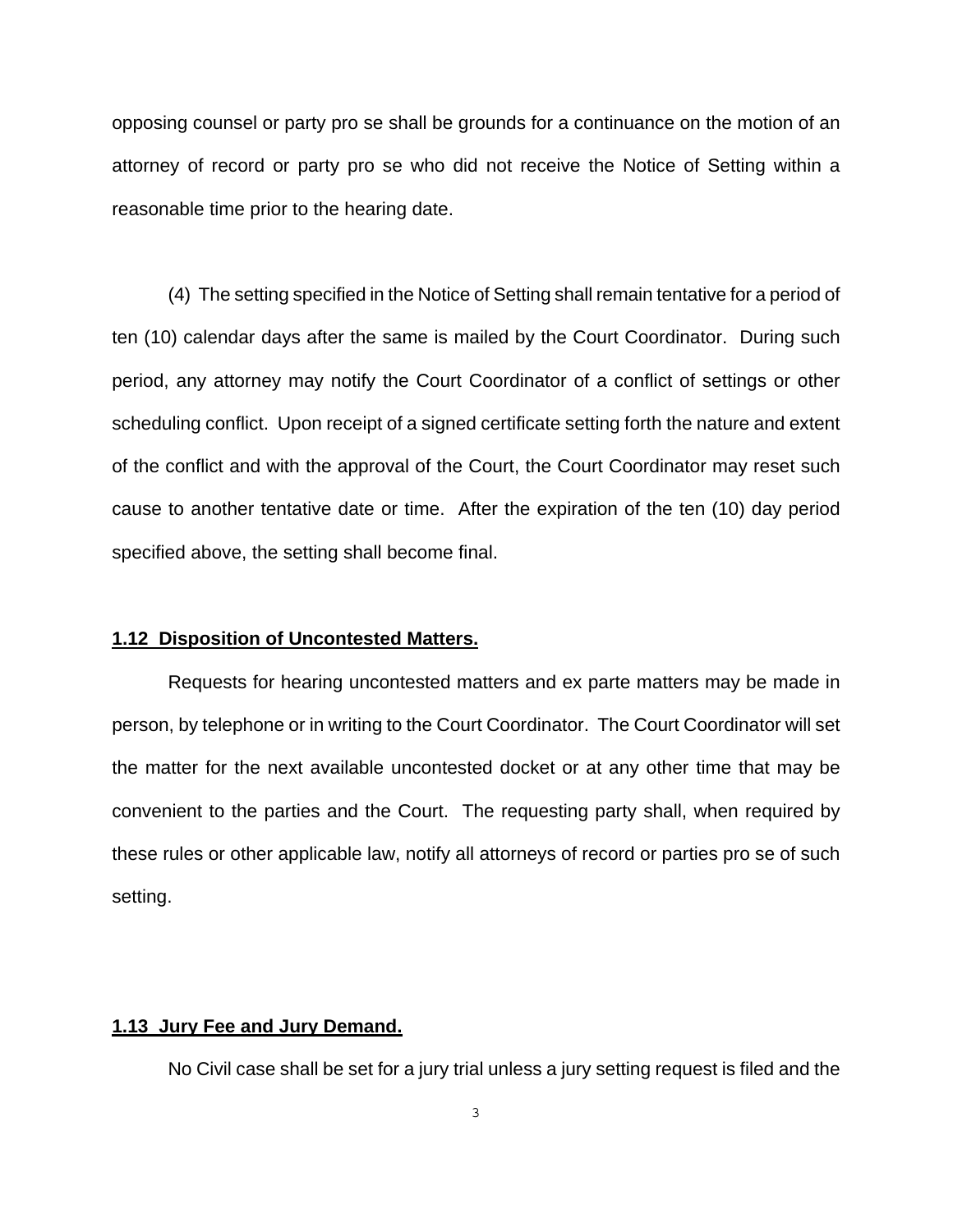proper jury fee is paid not later than ten (10) calendar days after the date the Notice of Setting for bench trial is mailed by the Court Coordinator.

### **1.14 Resettings.**

No setting shall be passed except by:

a. settlement agreement announced in open court or in writing complying with Rule

11 of the Texas Rules of Civil Procedure;

- b. written agreement of all parties with court's approval; or
- c. a motion for continuance granted by the Court.

### **1.15 Dismissal Docket; Involuntary Dismissal.**

a. At least once each year, cases which have not been disposed within the time limits set forth in these rules may be dismissed for want of prosecution. Notice of intention to dismiss shall be given in accordance with Rule 165a of the Texas Rules of Civil Procedure to all attorneys of record and parties pro se whose addresses are shown on the docket or in the papers on file.

b. If more than one case appears on the dismissal docket for a certain date, a list of cases to be dismissed shall be posted in a conspicuous place in the Clerk's office.

c. Unless good cause is shown as required in the notice, such cases will be dismissed on or after the date stated therein. Postcard notification of the dismissal order shall be as provided in Rule 306a of the Texas Rules of Civil Procedure.

d. A written Motion to Retain shall be filed by any party desiring to maintain the case on the docket setting forth good cause, together with a proposed Pre-Trial Order complying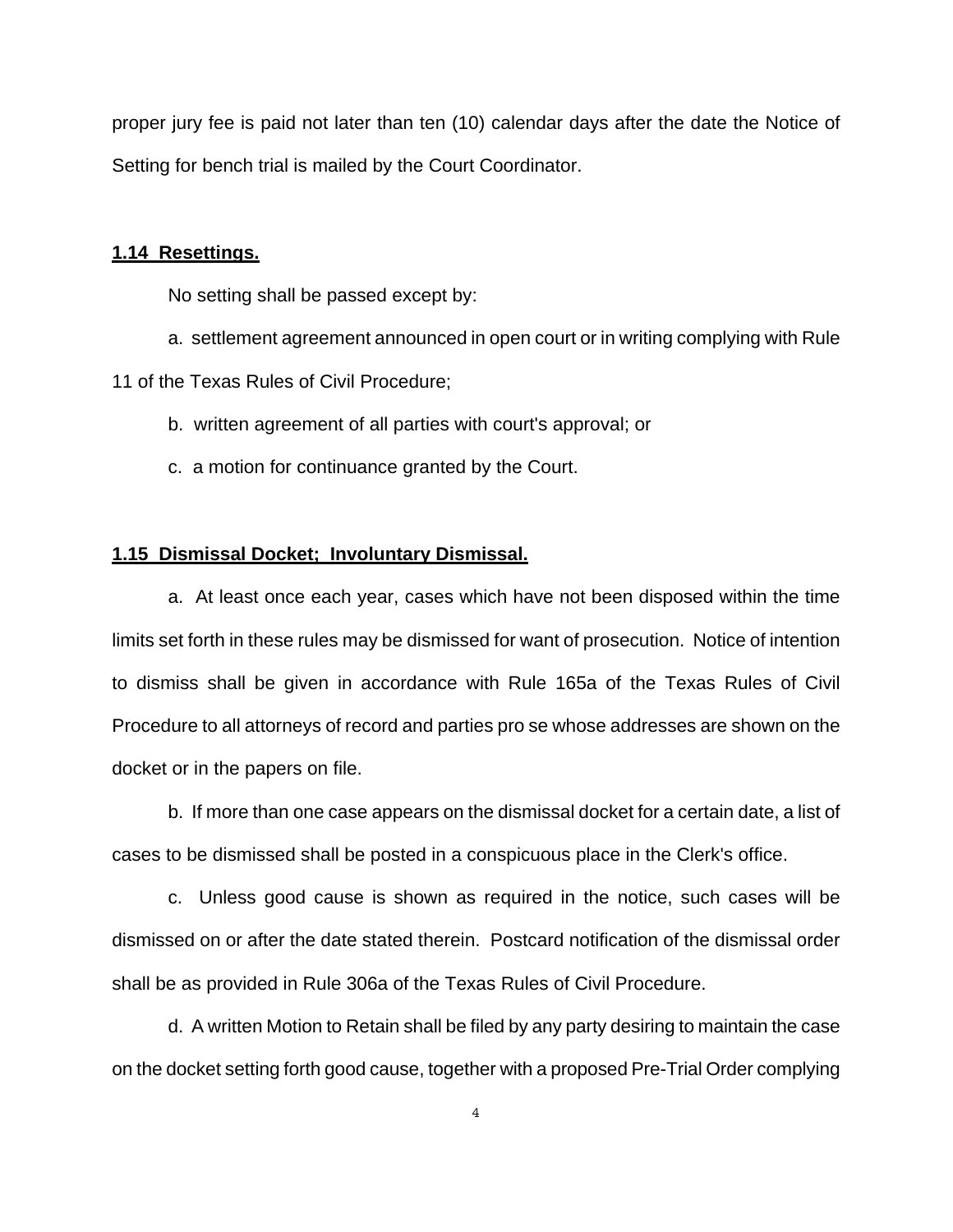with Rule 165a (1) of the Texas Rules of Civil Procedure.

#### **1.16 Pre-Trial and Scheduling Conferences.**

a. Any party may request that the case be set for a Pre-Trial conference. A Pre-Trial conference may also be set on the Court's own motion if it appears that the case has remained inactive for 180 days and may be made a prerequisite to any trial setting in the case.

b. At the Pre-Trial conference, the Court may hear and consider any pre-trial matter contemplated by Rule 166 of the Texas Rules of Civil Procedure and such other matters as the Court may direct. The Court shall then enter a Pre-Trial Docket Control Scheduling Order.

c. Counsel for each party will submit a proposed Charge of the Court, Witness List and List of Exhibits to the Court no later than noon on the Friday prior to the jury week for which the case is set for trial.

# **1.17 Submission of Orders, Judgments and Instruments.**

a. After a ruling, the attorney directed shall prepare within ten (10) days the form of the document to be entered. On the same date the document is mailed or presented to the Court Coordinator, a duplicate of the document shall be mailed or delivered to opposing counsel and parties pro se to provide an opportunity to approve or object to the form of the document or that the document is inconsistent with the Court's ruling (i.e., not a reargument of the merits). The document must be signed by the attorney or party pro se submitting the document.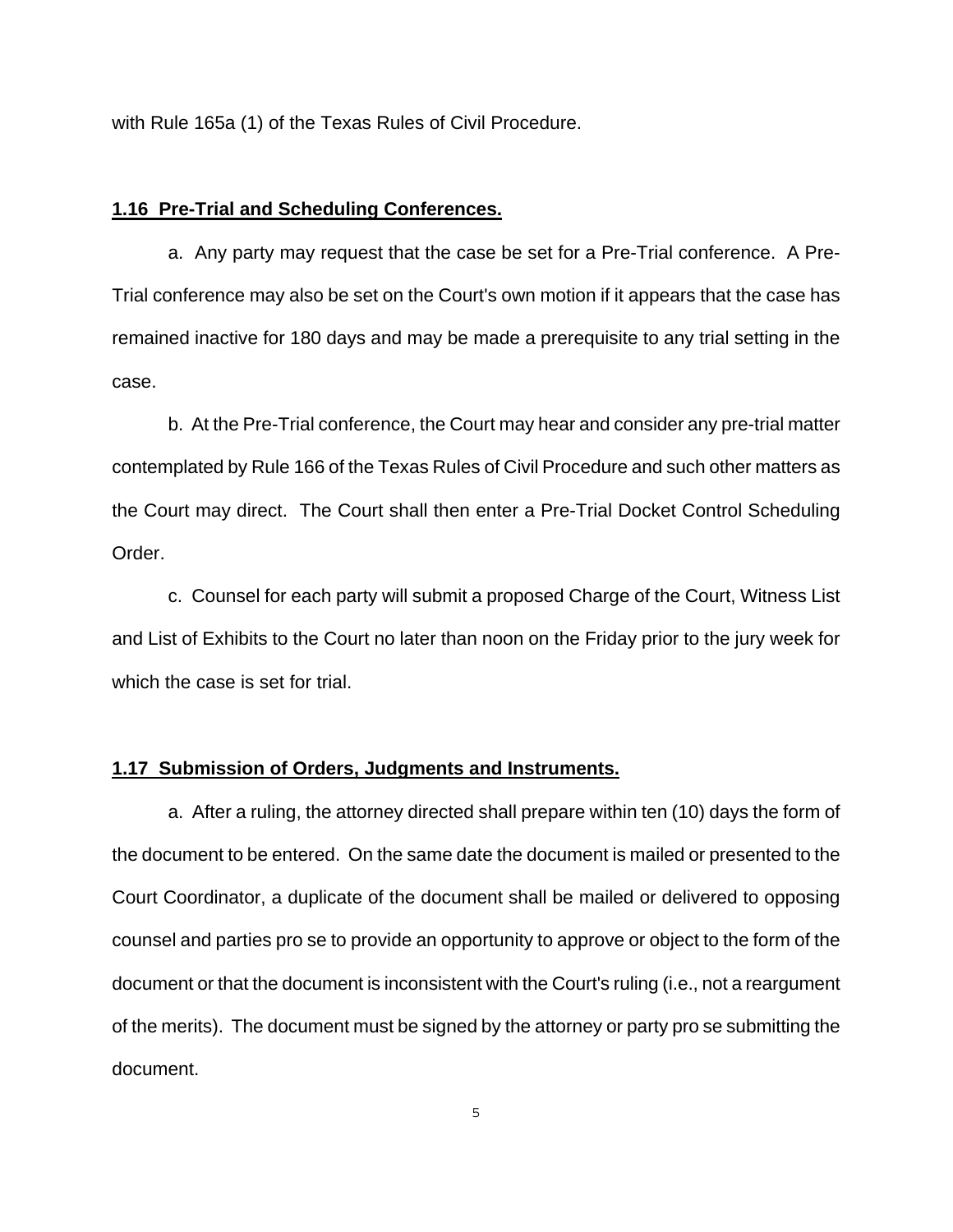b. If no written objection is received by the Court Coordinator within ten (10) calendar days after the original was received, the Court Coordinator shall submit the document to the Court for signature.

c. All objections to the form or substance of a document submitted shall have the objecting party's proposed document for the Court's signature attached. Upon receipt of objections, the Court Coordinator shall present the documents and all objections to the Court for determination. The Court may determine the issue with or without a hearing in its discretion. For good cause the Court may change the deadline for preparation and filing of a document and objections.

d. All judgments and orders in uncontested matters (except cases which are settled on the hearing date) shall be presented at the time of hearing on such matters, except for good cause shown, and be signed by the attorney or party pro se presenting the order.

e. If the Court Coordinator has not received a proposed judgment or order finally disposing of a case within ten (10) days after decision by the Court, the Court Coordinator shall send written notice of the lack of a proposed order to counsel. If no proposed order or judgment is received within five (5) days from the date written notice is mailed or faxed, the Court Coordinator shall present an Order of Dismissal with prejudice to the Court and costs may be taxed in the Court's discretion.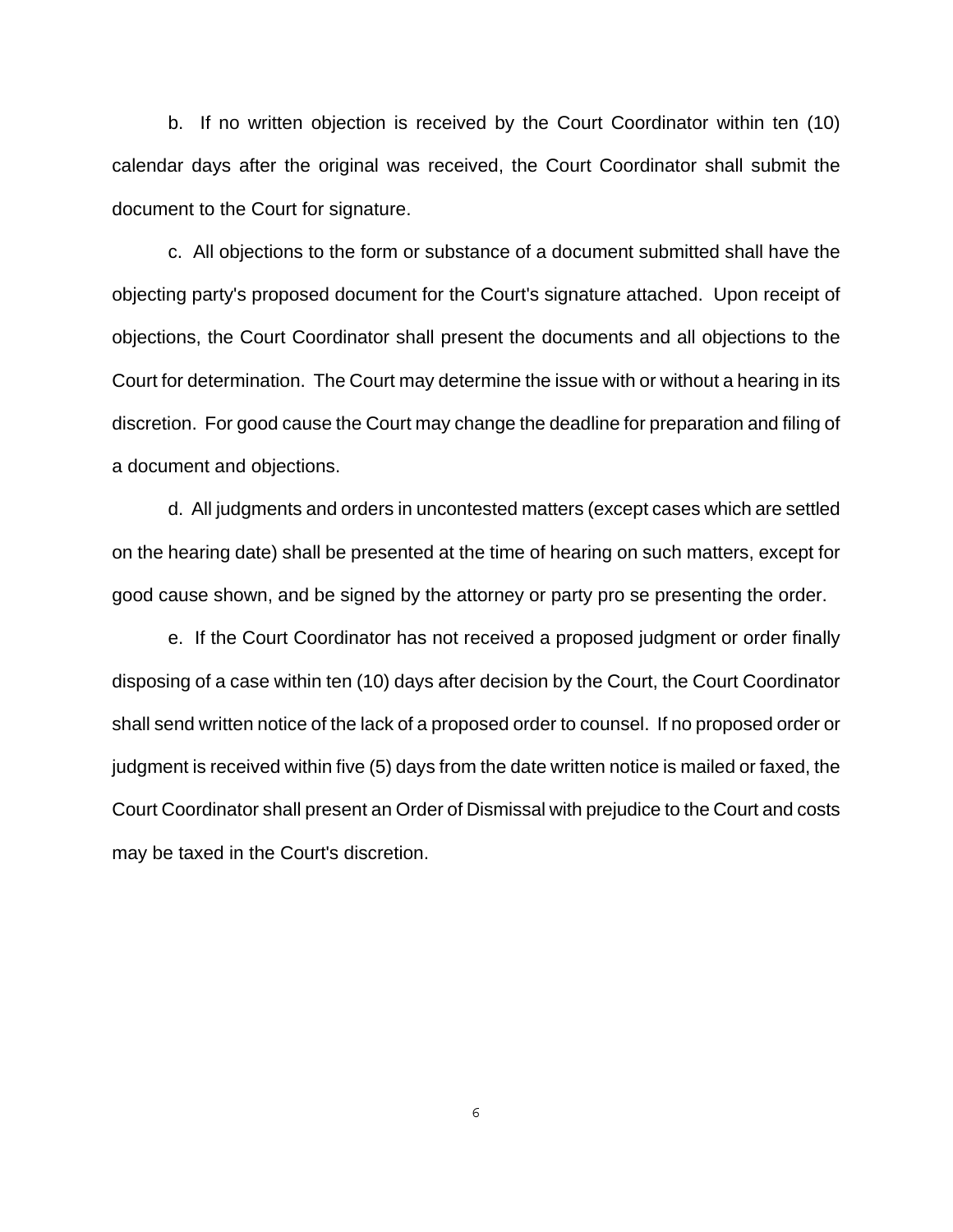### **RULE 2. FAMILY LAW CASES**

#### **2.10 Time Standards for Family Law Case Disposition.**

The court will, so far as reasonably possible, ensure that all family law and juvenile cases are brought to trial or final disposition in conformity with the following time standards.

### **a. Family Law Cases**

(1) Contested Family Law Cases. Within six (6) months from appearance date or within six (6) months from the expiration of the waiting period provided by the Family Code where such is required, whichever is later.

(2) Uncontested Family Law Cases. Within three (3) months from appearance date or within three (3) months from the expiration of the waiting period provided by the Family Code where such is required, whichever is later.

## **2.11 Ancillary Proceedings, Temporary Orders, and Emergency Matters.**

In the event a bonafide emergency exists or a matter requires special attention and the judge of the court where the case is pending is unavailable, the attorney or party seeking relief shall contact any judge who has jurisdiction and the judge can consider the matter, but the case shall remain in the court originally filed.

# **2.12 Disposition Proposals.**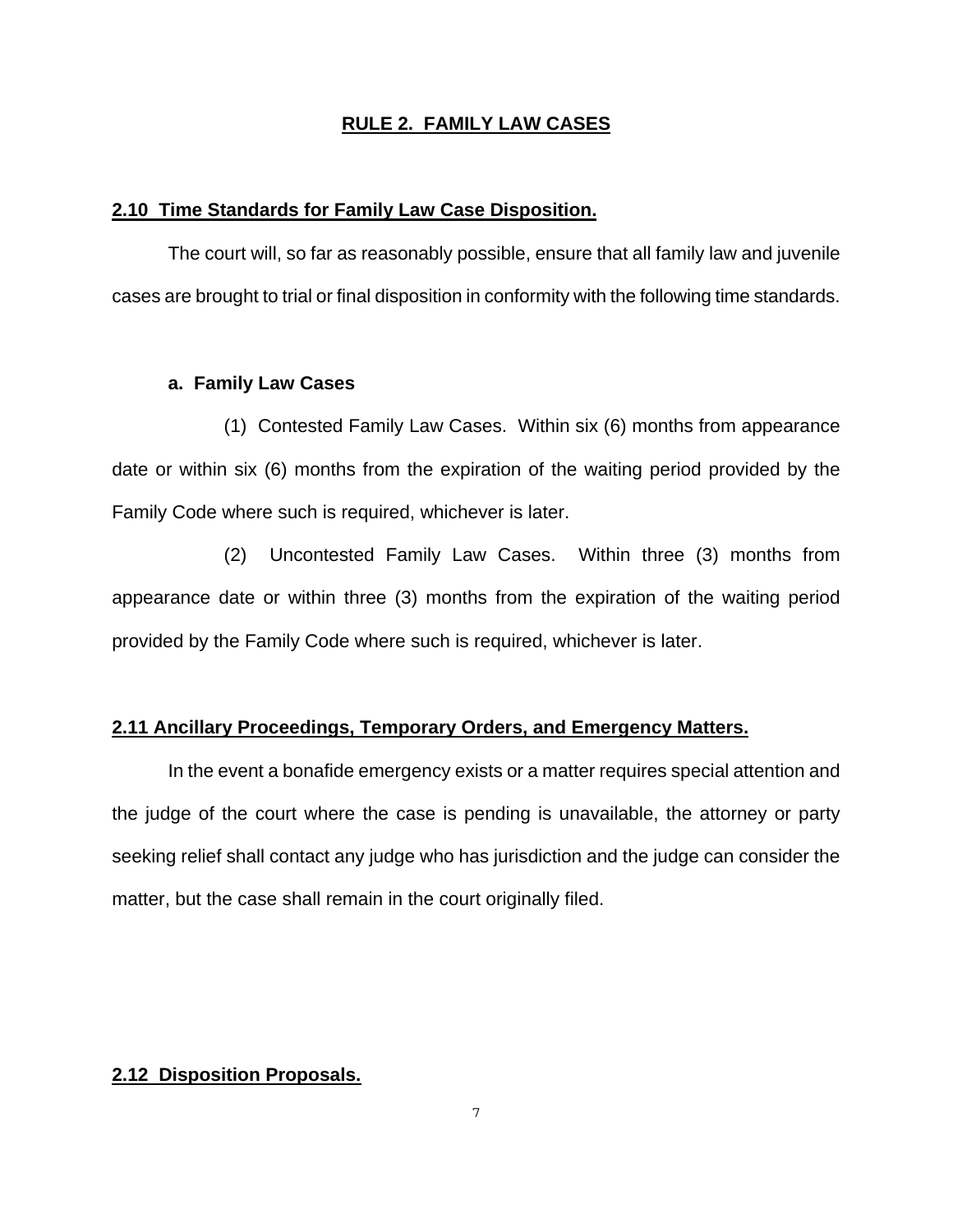a. To expedite disposition, it shall be the duty of each attorney to confer, prior to trial, with each other attorney regarding settlement, stipulations, estimated time of trial, waiver of jury, the extent, description, character and value of the property in question, amount of support, amount of monthly income, conservatorship, periods of possession and/or access, rights, duties and powers of the conservators, and contested issues.

b. Each attorney shall submit a Proposed Property Division (form furnished by the Clerk, Court Coordinator or see Appendix for form) including property claimed or recognized as separate property, to the Court and opposing counsel not later than the commencement of trial.

### **2.13 Uncontested Matters.**

Requests for hearing uncontested matters and ex parte matters may be made in person, by telephone or in writing to the Court Coordinator. The Court Coordinator will set the matter for the next available uncontested docket or at any other time that may be convenient to the parties and the Court. The requesting party shall, when required by these rules or other applicable law, notify all attorneys of record or parties pro se of such setting.

Uncontested or agreed Family Law matters, where the parties waive the making of a record, may be set for 8:30 a.m. on Wednesday during the weeks not having a civil court date. You may request a setting by contacting the Court Coordinator on or before 12:00 noon on the Tuesday prior to the setting date. The criteria for the cases that will be heard are:

a. Uncontested with a Waiver of Citation and a making of a record, or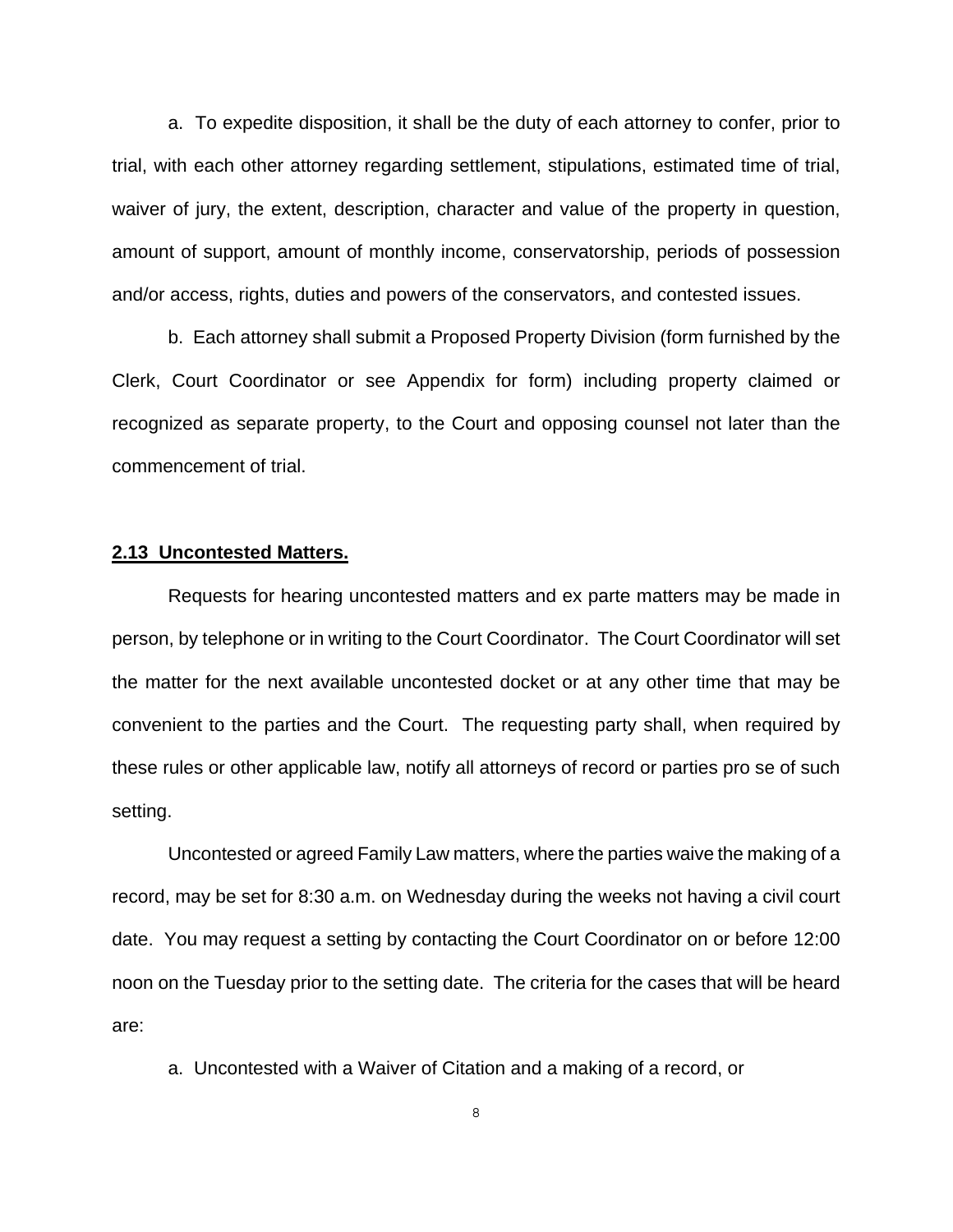b. An agreed decree, signed by both parties together with a written waiver of the making of a record.

#### **2.14 Financial Information Statements.**

In all cases requiring the division of property and/or liabilities, (except in cases where Respondent signs a Waiver of Citation and does not hire counsel), the Husband and Wife EACH shall file with the Court, or upon written mutual agreement exchange between themselves, sworn inventories within seventy-five (75) days of the date that the suit is filed. The seventy-five (75) day period may be extended by the parties upon written mutual agreement of the parties and/or their attorneys filed with the Court within seventy-five (75) days of the date the suit is filed. Each inventory shall list the value of each item of property and shall list each liability, together with the total amount of the liability, the number of periodic payments in arrears, if any, the property securing its payment, and the name of the creditor. Any property or liability claimed to be separate shall be so characterized. All benefits arising from a party's employment (such as pensions, profit sharing plans, savings or thrift plans vested-unvested) shall be identified, and the last information furnished as to the employee's rights and monetary interest in such plans shall be incorporated into the inventory as an exhibit thereto.

The inventory or a summary attached thereto shall list the property values and liabilities in a columnar form with each column totaled. Each inventory shall show the net worth of the community estate and the net worth on any claimed separate estate. All inventories shall be supplemented from the date of the original inventory through the day of the trial. When a suit is tried, three (3) copies of all inventories and supplemental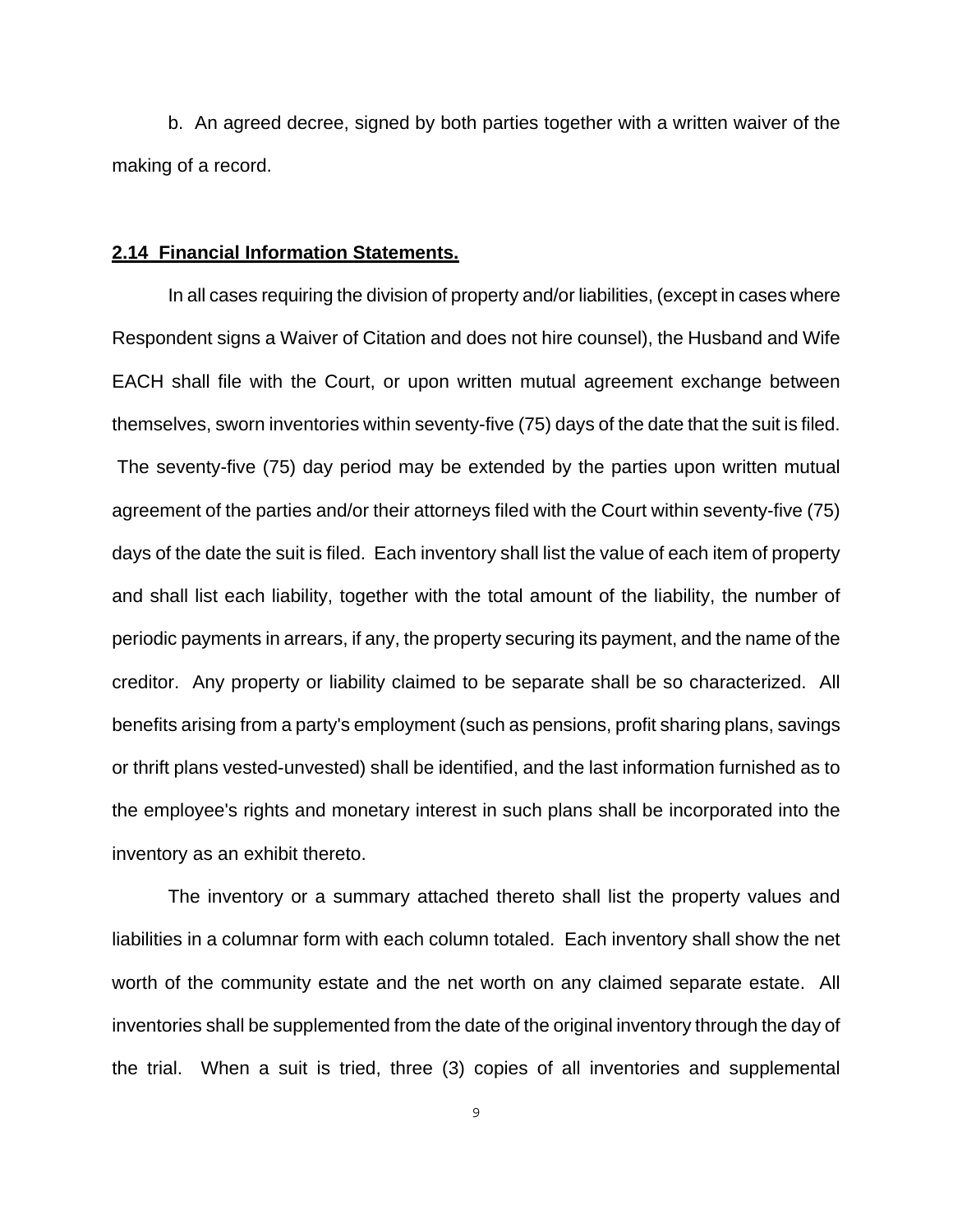inventories shall be made available for use in trial.

#### **2.15 Child Support Guidelines.**

The amount of child support payable by the obligor parent shall be set in accordance with the current Child Support Guidelines adopted by the Supreme Court of Texas.

#### **2.16 For Kid's Sake Program**

In all divorce actions involving the custody of children, both Petitioner and Respondent shall attend the "For Kid's Sake" program at the direction of the Court prior to obtaining a setting on a final hearing.

The Petitioner will attend the first session available after the filing of the divorce action, and Respondent will attend the following session. The parties may agree to switch the dates among themselves to attend the "For Kid's Sake" program only by an agreement in writing filed with the District Clerk prior to the beginning of the first session.

Certificates of attendance for both the Petitioner and Respondent shall be filed with the Clerk prior to obtaining a setting of the final hearing.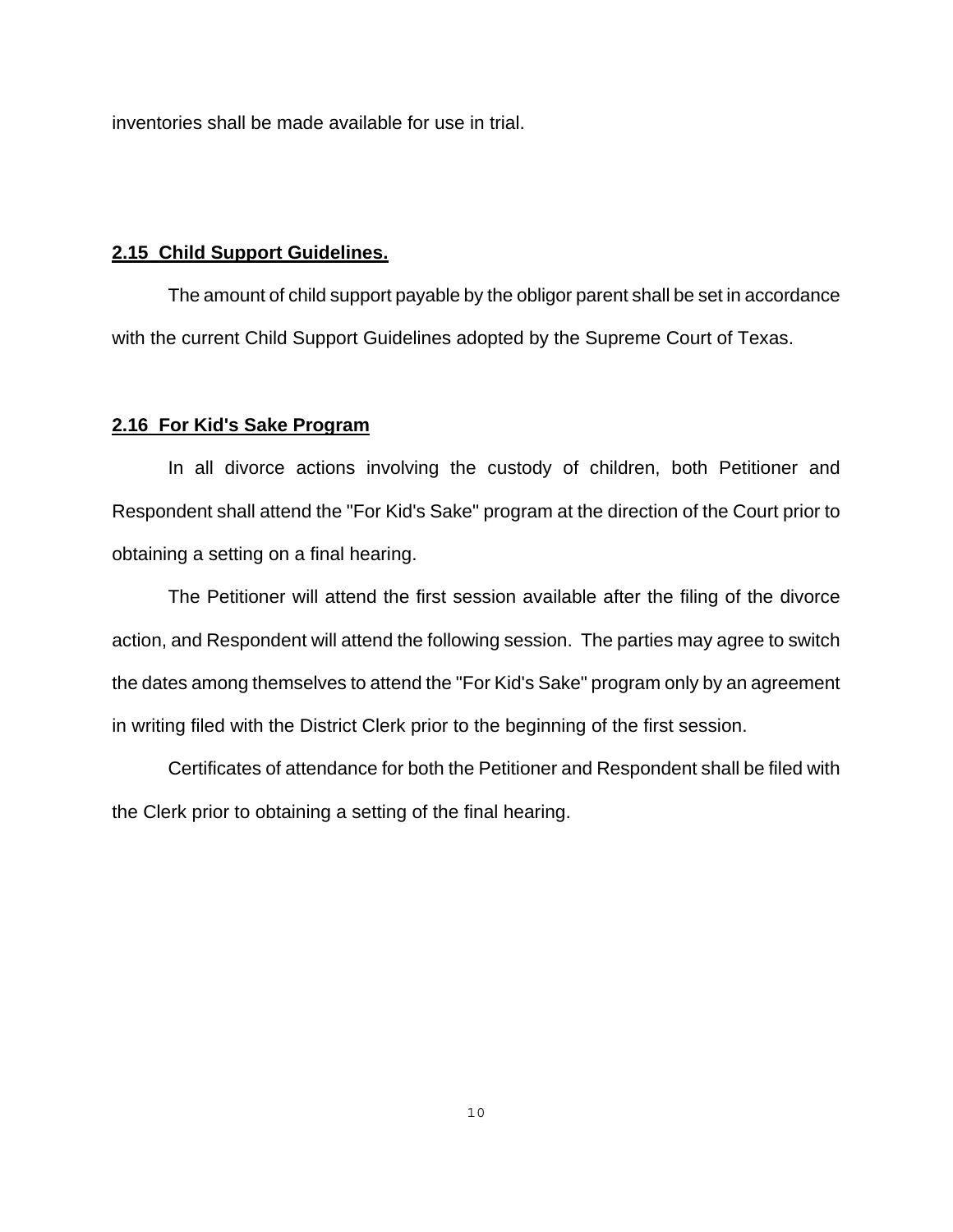### **RULE 3. CRIMINAL CASES**

#### **3.10 Misdemeanor Cases.**

# **a. Pre-filing documents.**

(1) The County Attorney's office is responsible for maintaining custody of the following original documents until an information or indictment has been filed:

(a) Bonds. The prosecuting attorney shall collect original bonds from the arresting agencies.

(b) Magistrate's Warning. The completed original Magistrate's Warning will be collected from the magistrate by the prosecuting attorney immediately after completion of the warning.

(c) Other. Miscellaneous documents relating to the defendant's case (e.g., applications for probation, letters from attorneys, etc.) will be forwarded to the County Attorney upon receipt.

(2) Upon filing of the information or indictment, all of the above documents will be filed by the County Attorney with the County Clerk for placement in the Clerk's file.

(3) Magistrate's warnings and bonds made after arrests in other cases where there is already on open clerk's file (e.g., arrests after motion to revoke/proceed or after capias is issued in connection with bond forfeiture) will be filed by the County Attorney with the appropriate clerk for placement in the Clerk's file.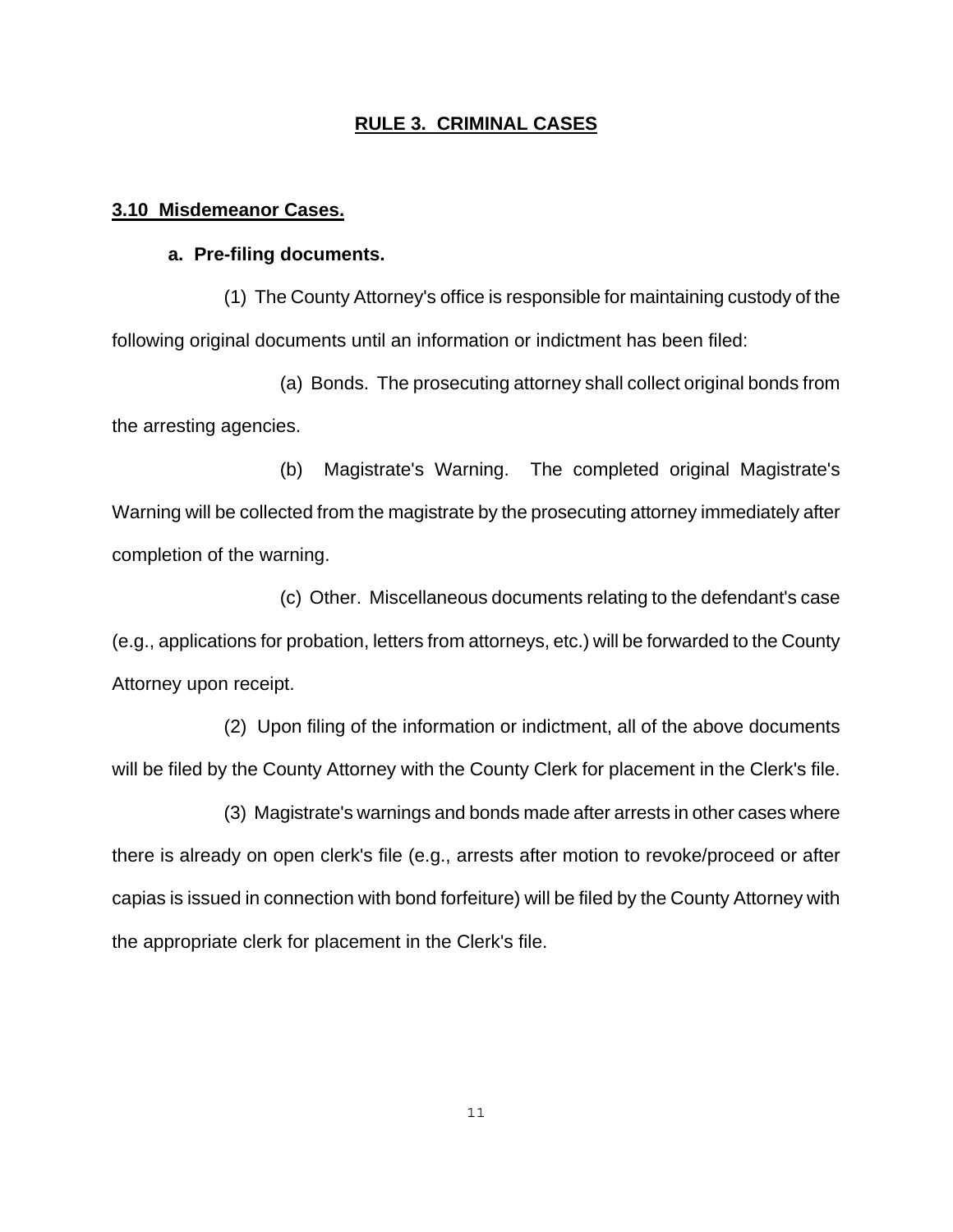### **3.11 Filing of Cases.**

a. The arresting agency shall give the defendant at the time of the arrest a Notice of Arraignment (see Appendix for form) which shall have a date for the defendant to appear in court, which date is a regularly scheduled criminal docket day as it appears on the court's calendar. This date will be not less than thirty (30) but no more than forty five (45) days from the date of arrest. If the offense is Driving While Intoxicated, and a blood test was taken, then the arraignment date shall be set not less than sixty (60) days nor more than (75) days from the date of arrest.

b. The arresting agency has fifteen (15) days from the date of the arrest to file the complaint with the case report with the County Attorney's office.

c. The County Attorney must file the Complaint and Information with the County Clerk, if he chooses to file the case, by the thirtieth day following the date of arrest. For Driving While Intoxicated offenses with a blood test, the case must be filed by the sixtieth day following arrest.

d. If a defendant appears on the date set out in the Notice of Arraignment, and the case has not been filed, an order will be entered releasing the bail bondsman from the bond and authorize a Personal Recognizance bond if the case is eventually filed. The defendant will be instructed that the State has not yet filed charges against him/her.

e. The County Attorney may, upon a showing of good cause, apply for leave to file late a Complaint and Information.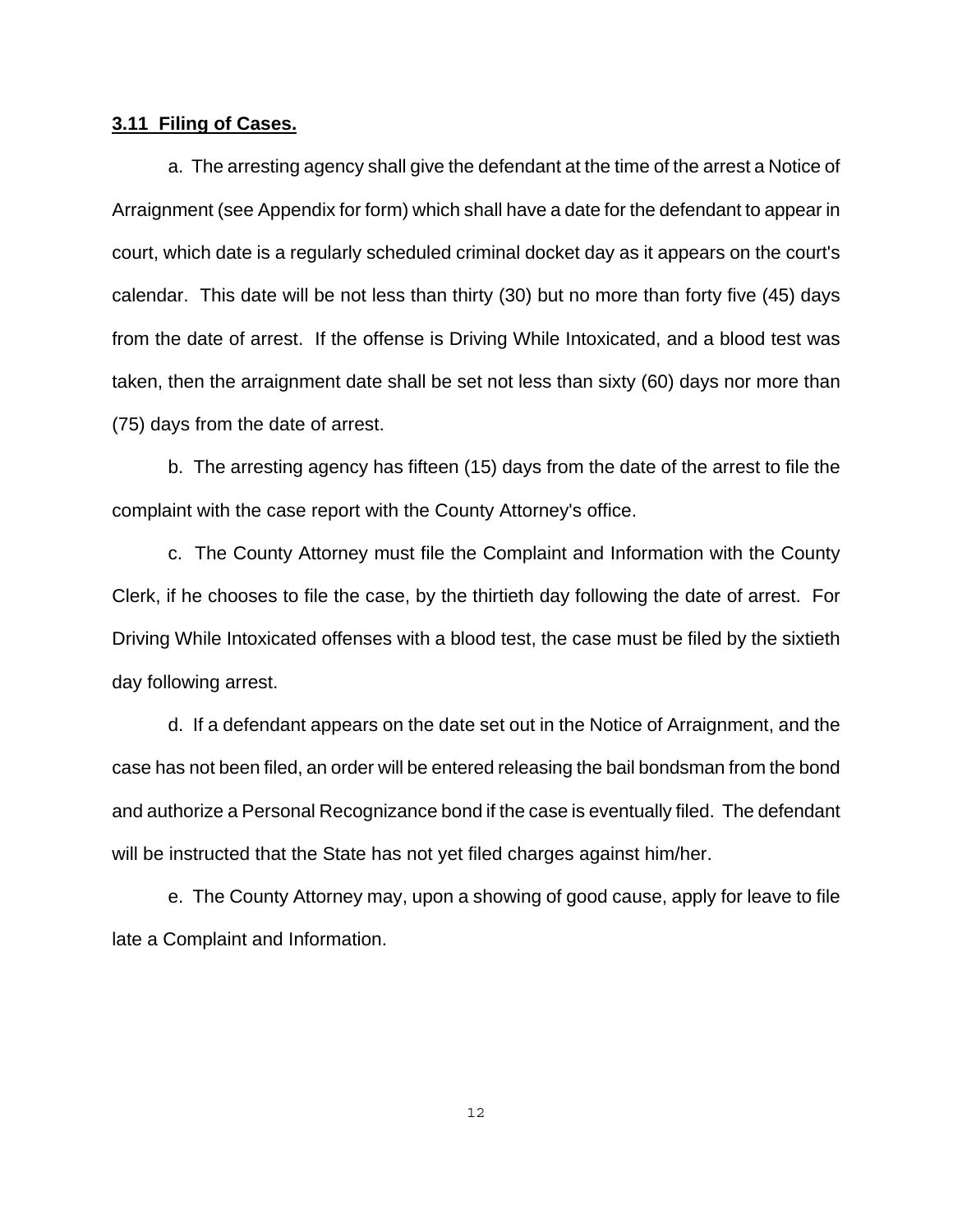## **3.12 Appearance of Defendant and Counsel/Court Attendance**

Immediately upon employment, the defense attorney shall give written notice thereof to the County Attorney and the Court Coordinator stating the name of the accused, the offense(s) charged and cause number, if known. The Court Coordinator will forward the notice to the County Clerk, who will note the attorney's name on the docket sheet.

## **3.13 Case Flow Scheduling.**

Cases will be scheduled in this order, unless the interest of justice demands leeway:

a. First Setting: At this Non-trial setting, attorneys can reset the case for the next court date (not less than 10 days) for MOTIONS settings-by which time all Article 28.01 motions must be timely filed; or, can reset case for Plea, or Trial, or MOTH, i.e., a Motion to Suppress Hearing where the Court's ruling thereon will be dispositive of the case.

- b. Second Setting: At MOTIONS setting, Attorney would then decide to either:
	- (1) plead case; or

(2) reset for MOTH setting, a setting where a ruling on a Motion to Suppress will be dispositive of the case. This will be set along with Bench Trials (if not dispositive of the case, it will be heard along with the trial on the merits); or

(3) reset for PLEA, up to four (4) weeks, if plea recommendations have been reduced to writing and signed by County Attorney, defendant and his/her attorney; or

(4) reset for BENCH TRIAL/JURY TRIAL; or MTRP Hearing on regular trial docket with Jury Trial set either on a Monday or a Tuesday, and with COURT TRIALS and the MTRP Hearings and MOTH Hearings on Wednesdays and Thursdays.

c. Third Setting: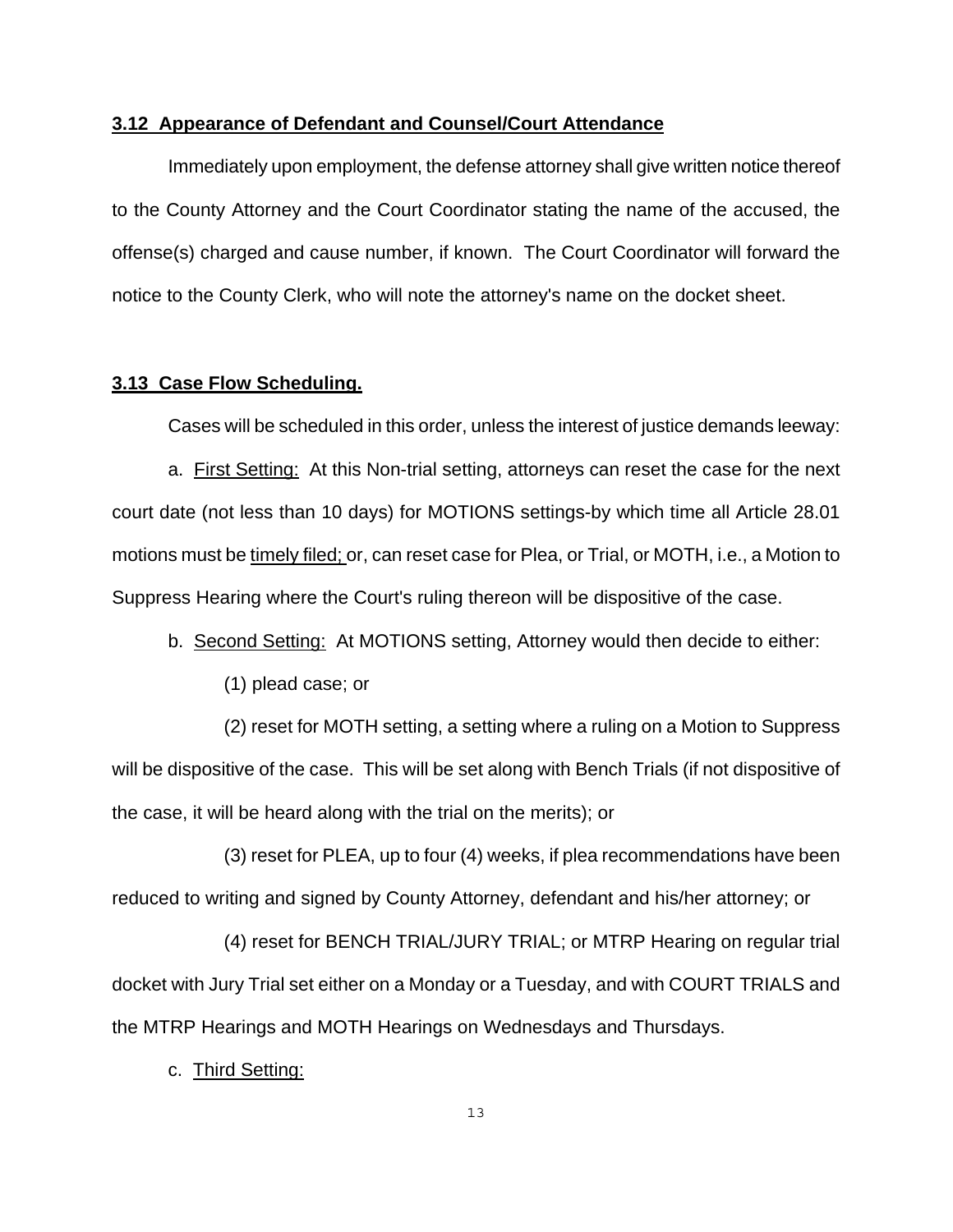(1) JURY TRIAL/FINAL PRE-TRIAL will be held at 1:30 p.m. on Civil Docket date that is not less than ten (10) days prior to JURY TRIAL setting to determine order of cases. This is the last opportunity for the defendant to plea before trial. Any pleas after this date must be before the jury; or

(2) PLEA, MOTH, MTRP, AND COURT TRIALS

d. Fourth Setting: The Court will reset some cases for JUDGMENT and SENTENCE in straight pleas.

#### **3.14 Time Limit on Plea Recommendation**

If there are time limit restrictions as to Defense counsel's accepting a plea bargain recommendation from the State, such time limitation must be noted somewhere in writing and initialed by counsel for both sides.

#### **3.15 Docket Call**

a. Defendants on the first court date will have from 8:00-9:00 a.m. to talk to the County Attorney.

b. Docket Call begins promptly at 9:00 a.m.

c. After Docket is called, agreed pleas will be heard first followed by pleas without an agreed recommendation.

d. The Court will recess after the first pleas are heard to allow County Attorney time to work out remainder of pleas.

e. The State must appear at all docket calls to announce "ready" or "not ready." Unless an announcement of "ready" for trial is made in writing or by phone not less than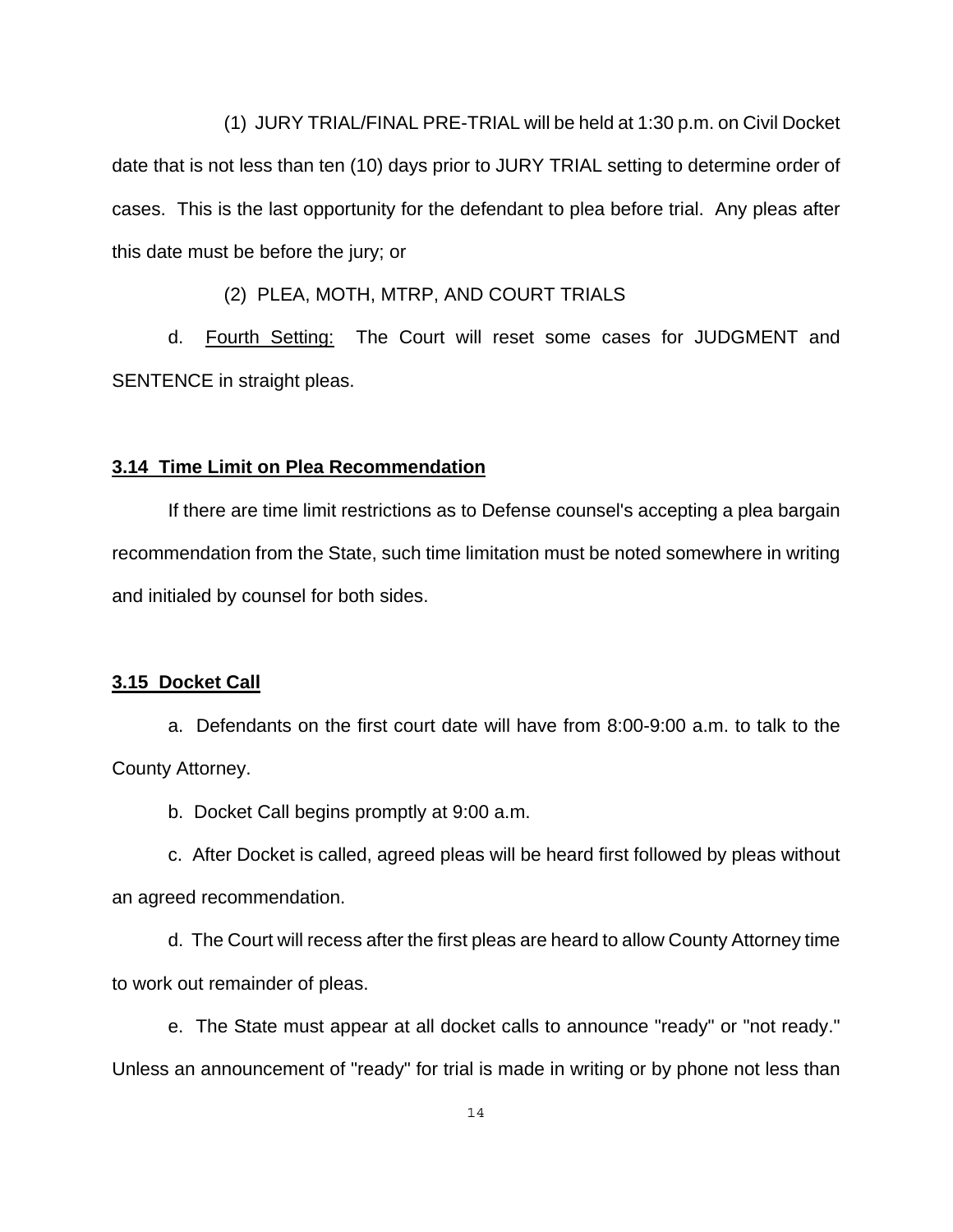one (1) nor more than seven (7) days prior to docket call, the defendant shall appear at docket call. An announcement of ready is a representation to the Court, signed by the defense attorney and the defendant that the defendant is available for trial and has actually received notice of the setting for which the announcement is made.

# **3.16 Pleas**

a. All pleas must be ready with a proposed judgment filled out and presented to the court at the time of the plea.

(1) County Attorney shall have reviewed his file regarding facts, restitution and personal property damage.

(2) Special conditions of Probation, e.g. no contact and name and addresses of the victim.

(3) Complaining witnesses input on assaultive cases.

(4) Fines and Court Costs payment schedule, if any, must be fully understood and set out in the Judgment.

(5) All supervisory fees except Theft by Check are \$40.00 per month, first

payment due on the date of plea: Theft by Check supervisory fee is \$20.00 per month.

(6) If any part of plea bargain is not agreed to, then plea will be handled after the agreed pleas.

# **3.17 Trial Procedure**

- a. Trials begin or resume at 9:00 a.m. sharp.
- b. No Pre-trial matters will be heard on Trial Day unless granted leave by the Court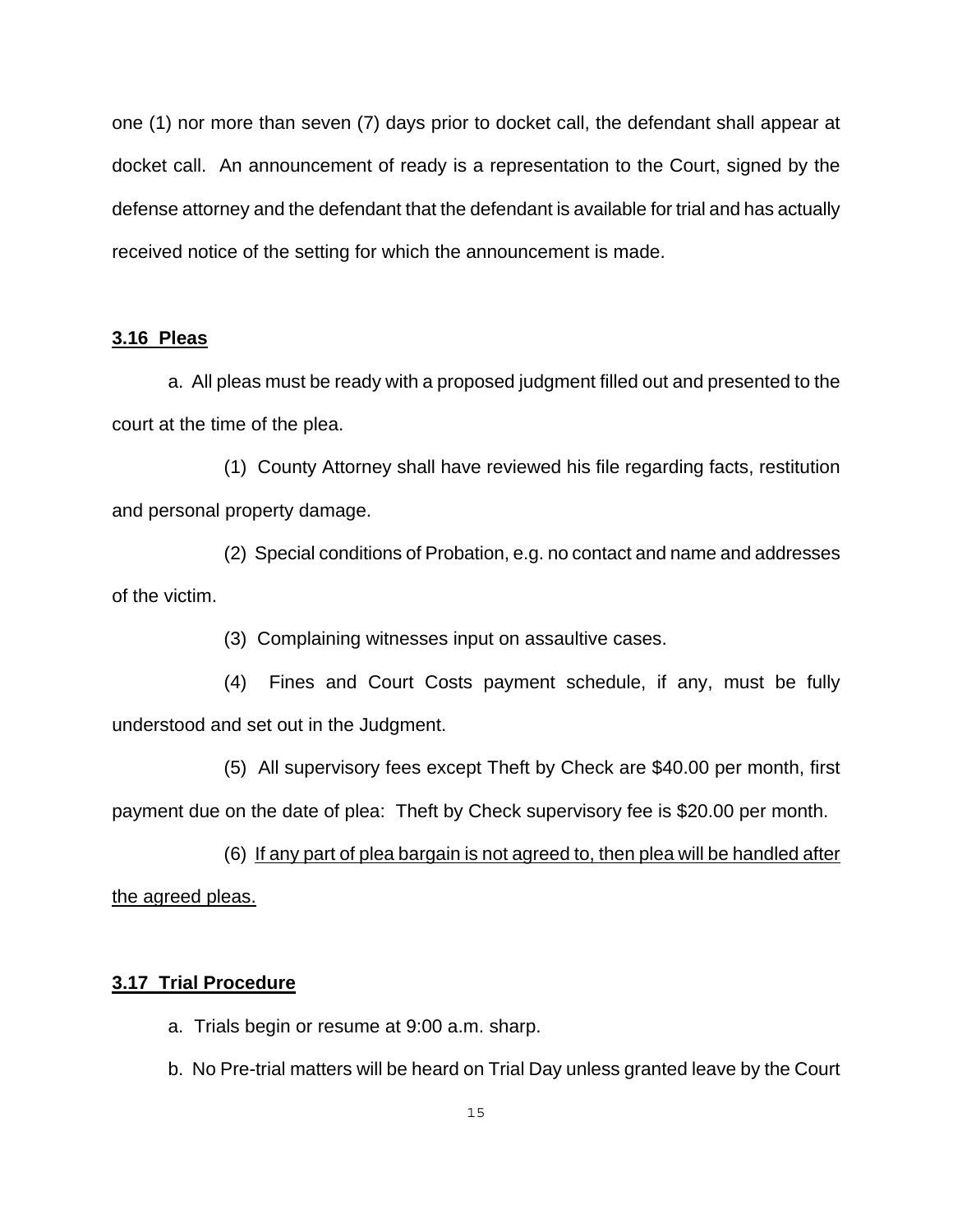and opposing counsel agrees to the hearing, which must be completed by 9:00 a.m.

c. At Docket Call, counsel for State and Defense announce ready or not ready. Ready is a good faith ready.

d. All counsel to rise when addressing the Court, requesting permission to approach the Court Reporter or witness, perform any demonstrations, and when passing witnesses.

e. Counsel will not request any witness or Court Reporter to do any demonstrations or come off stand.

f. All breaks are for the stated time and counsel for both sides are expected to be in the Court room ready to resume when the Court takes the bench.

g. Once trial begins, the Court will attempt to work around certain witnesses' schedules; however, concern for the jurors, counsel, court personnel and court overrides any one witness's inconvenience; therefore, witnesses will be ready when court is ready and no unnecessary or avoidable delays in trial will be tolerated.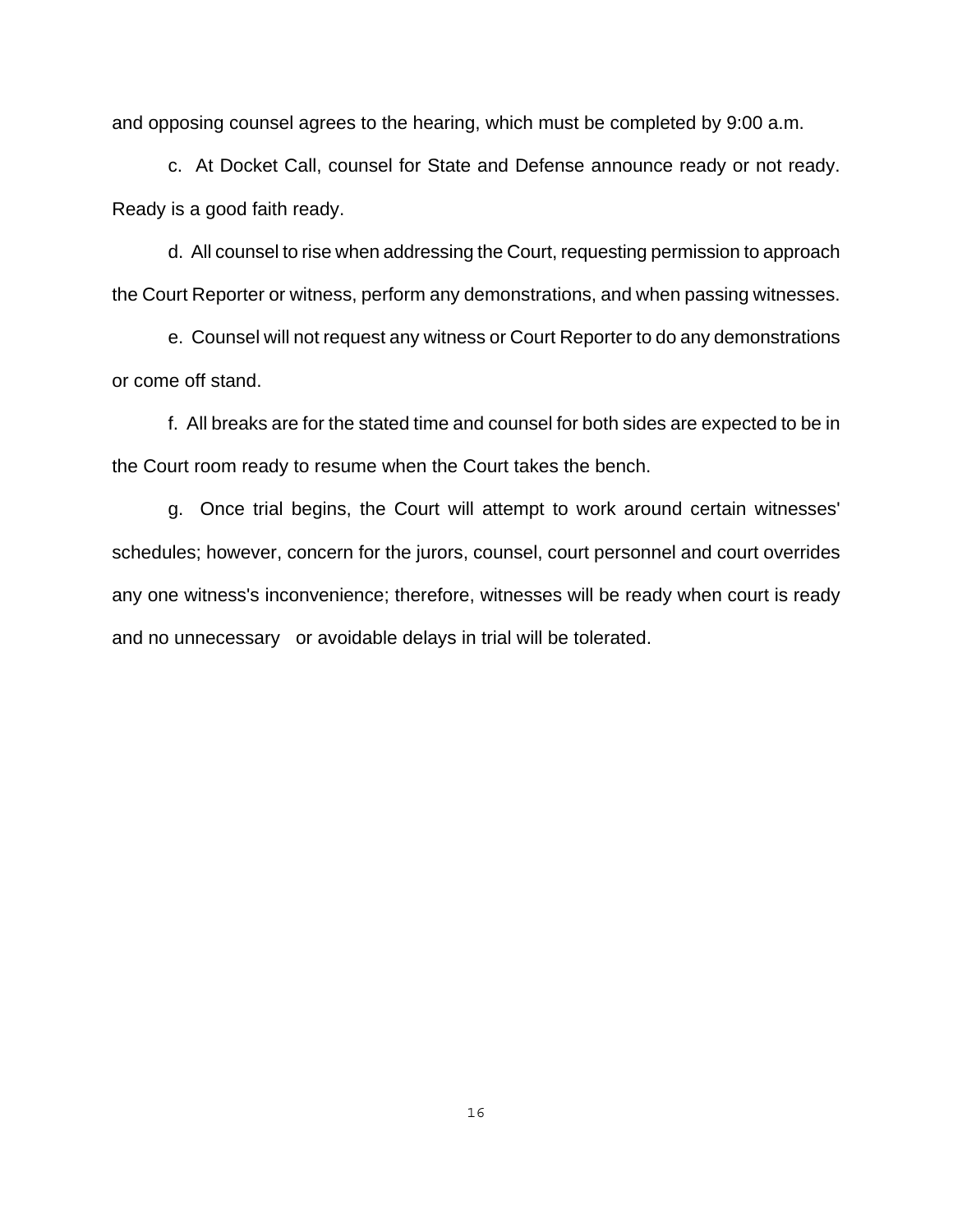h. No phone calls will be made by any counsel in front of the jury. Messages will be taken.

i. No work or reading will be done in the courtroom by any second chair unless it pertains to case in trial.

j. Pre-mark all exhibits.

### **3.18 Continuance/Resetting/Postponements.**

No agreement by the attorneys to continue, reset or postpone any setting shall be effective unless approved by the Court.

### **3.19 Motions/Pre-trial Hearings/Pre-trial Matters.**

All Pre-trial hearings shall be conducted in accordance with Article 28.01 of the Texas Code of Criminal Procedure.

# **RULE 4. ATTORNEYS OF RECORD**

# **4.10 Conduct and Decorum of Counsel.**

a. Each attorney is expected to conduct himself or herself in accordance with the State Bar of Texas Code of Professional Responsibility, the Texas Rules of Civil Procedure, the Texas Code

of Criminal Procedure, the Regional Rules of Administration for the Second Administrative Region, these local rules, and such other rules of conduct as may be published by the courts of this county and state. All attorneys, litigants, and witnesses shall be expected to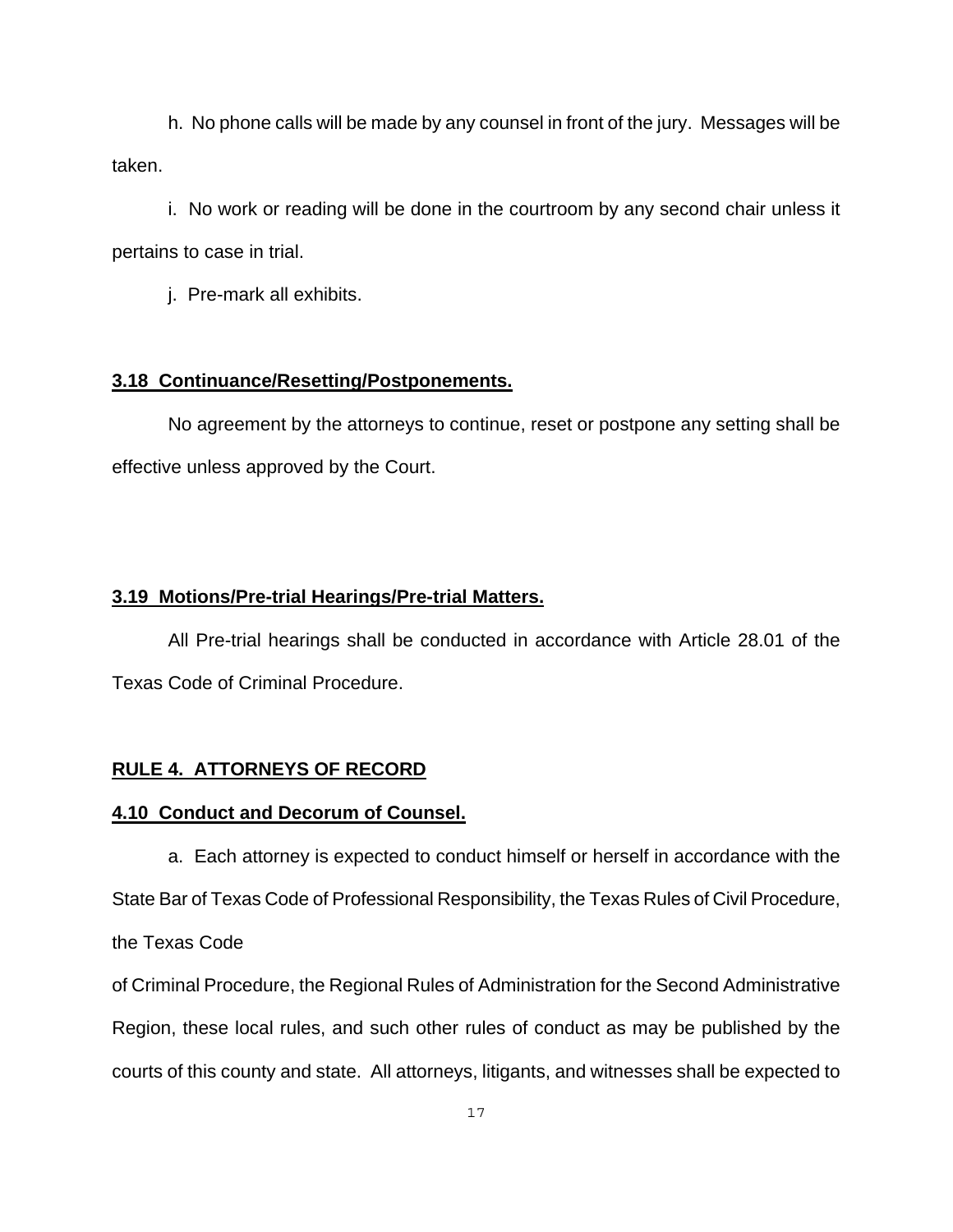act in a manner calculated to promote decorum, respect for the judicial system, and the prompt and fair administration of justice.

b. In addressing the Court, attorneys shall rise and remain standing at their positions at counsel table. They shall not approach the Bench except with permission or upon request of the Court. When the Court is addressing an attorney, that attorney shall rise and remain standing until the Court finishes speaking.

Attorneys shall not lean of the Bench or appear to engage the Court in a confidential manner.

 All remarks of Counsel to the Court shall be addressed to the Court and not to the Judge as an individual.

c. Attorneys shall be responsible for advising their clients and witnesses of the formalities of the courts.

d. All officers of the court are expected to be prompt and prepared.

e. The taking of photographs, the making of video or audio recordings, or the broadcasting of any judicial proceeding in or from any courtroom, or so close thereto as to disturb the order and decorum of the court, either while court is in session or at recess, is prohibited, unless prior permission is granted by the court.

f. All counsel are admonished to respect the letter and spirit of all canons of ethics including particularly those dealing with discussion of cases with representatives of the press or radio and discussion of the facts or law of the case with the Court outside of the Courtroom and not in the presence of opposing counsel.

g. The Court shall enforce all breaches of conduct by any appropriate action.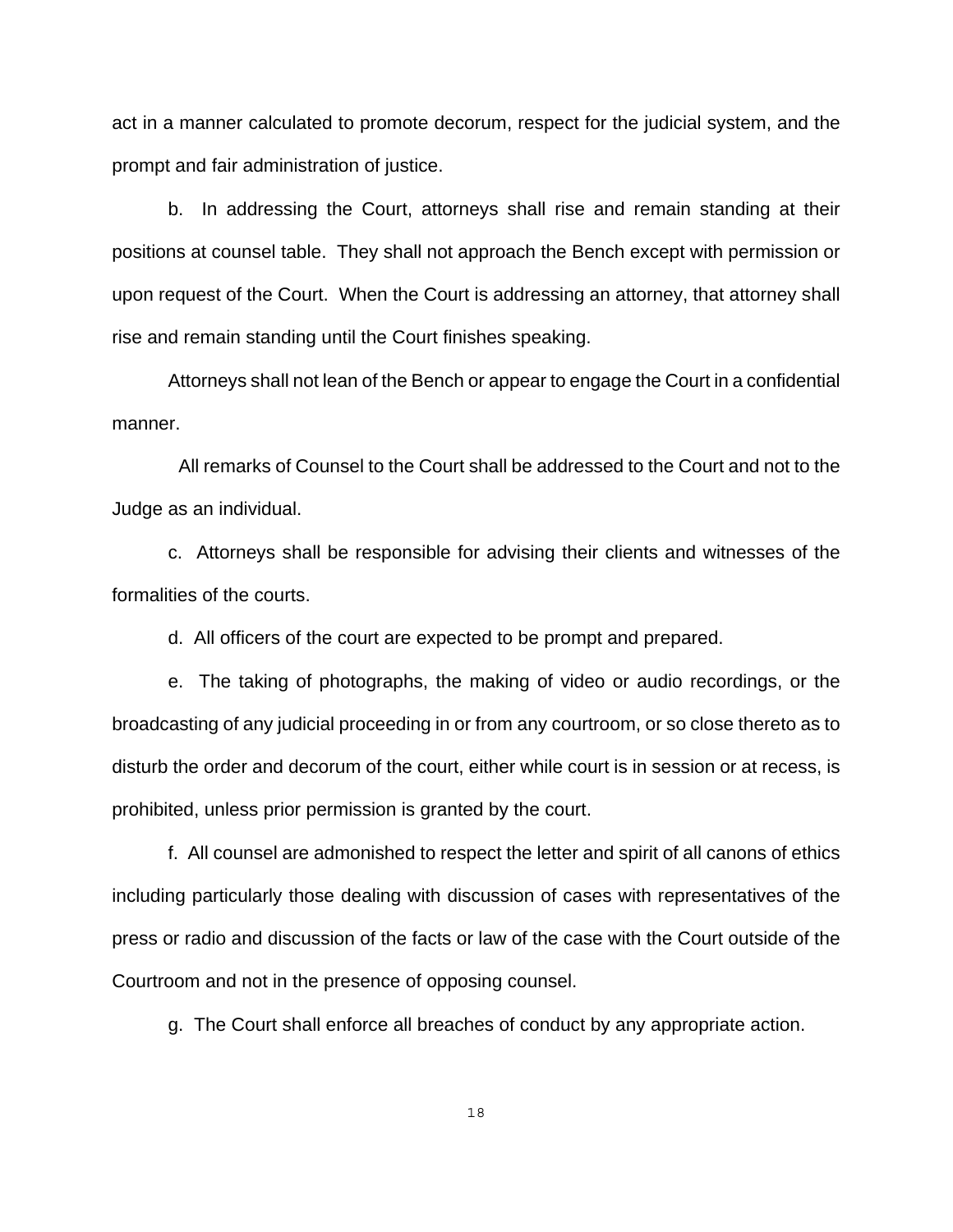### **4.11 Withdrawal of Counsel.**

No attorney of record shall be permitted to withdraw from any case without presenting a Motion to Withdraw and obtaining from the Court an order granting leave to withdraw. No Motion to Withdraw will be entertained by the Court unless it includes a certificate of the client's last known address. If withdrawal is without the written consent of the client, the withdrawing attorney shall forward to his client by certified mail a copy of his or her motion to withdraw and a copy of the request for setting or notice of submission without a hearing. A hearing is required in criminal cases. A copy of the motion to withdraw and request for setting or notice of submission without a hearing shall be delivered or mailed to any opposing counsel. Leave to withdraw may be denied where the motion is presented so near the trial date as to require delay of the trial. After leave is granted, the withdrawing attorney shall send the client a copy of the order granting leave to withdraw by certified mail. A copy of the order shall then be sent to opposing counsel.

### **4.12 Attorney Vacations.**

Each attorney desiring to assure that he will not be assigned for trial during a vacation period not to exceed four (4) consecutive weeks of a given year may advise the Court Coordinator in writing not less than ninety (90) days prior to the first day of such vacation. In the event an attorney already has a setting at the time the vacation notice is filed, it shall be the attorney's responsibility to notify opposing counsel and the Court Coordinator and either file an agreed reset for approval by the Court or a motion for continuance and obtain a ruling by the Court.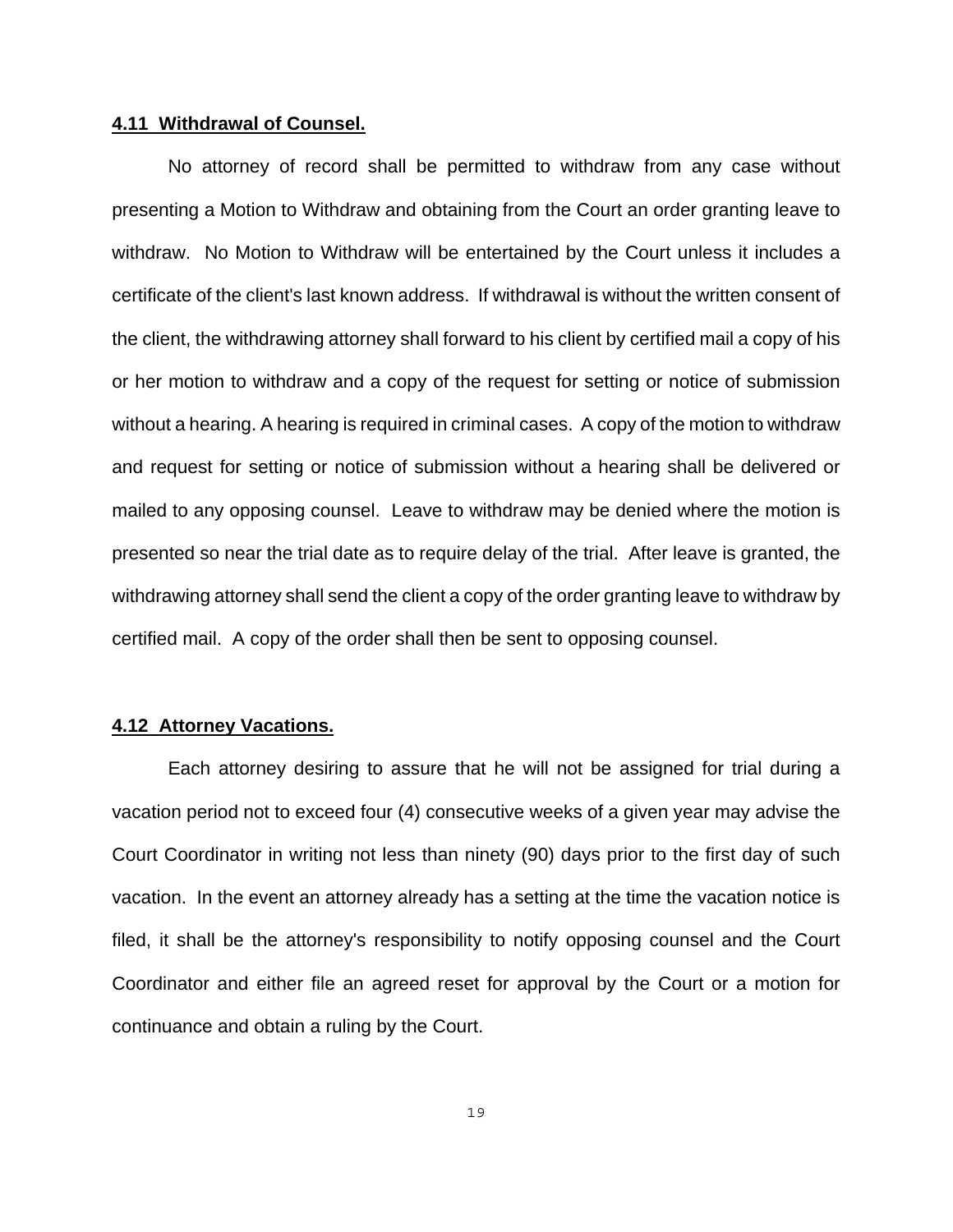#### **ORDER ADOPTING LOCAL RULES OF ADMINISTRATION**

BE IT ORDERED by the County Court at Law of Washington County, Texas that the following Local Rules of Administration are hereby adopted under the authority of and in conformity with Section 74.093 of the Texas Government Code, Rule 3a of the Texas Rules of Civil Procedure, Rules 9 and 10 of the Texas Rules of Judicial Administration and the Regional Rules of Administration for the Second Administrative Judicial Region of Texas.

BE IT FURTHER ORDERED these rules shall govern the administrative operation of the County Court at Law of Washington County, Texas on and after the effective date of such rules.

BE IT FURTHER ORDERED that these rules be delivered to the Supreme Court of Texas and to the Presiding Judge of the Second Administrative Judicial Region for consideration and approval.

BE IT FURTHER ORDERED that these rules shall be reproduced and copies be made available to each attorney practicing before the Court of Washington County, Texas at least 30 days prior to the Effective date hereof.

BE IT FURTHER ORDERED that the Local Rules of Administration of the Washington County Court at Law, shall be published on or before August 15, 1995, and shall become effective on September 15, 1995.

BE IT FURTHER ORDERED that this order and these rules shall be recorded in the minutes in the County Court at Law of Washington County, Texas, and that the original of this order, signed by the judge of such court shall be preserved by the County Clerk as a permanent record of this Court.